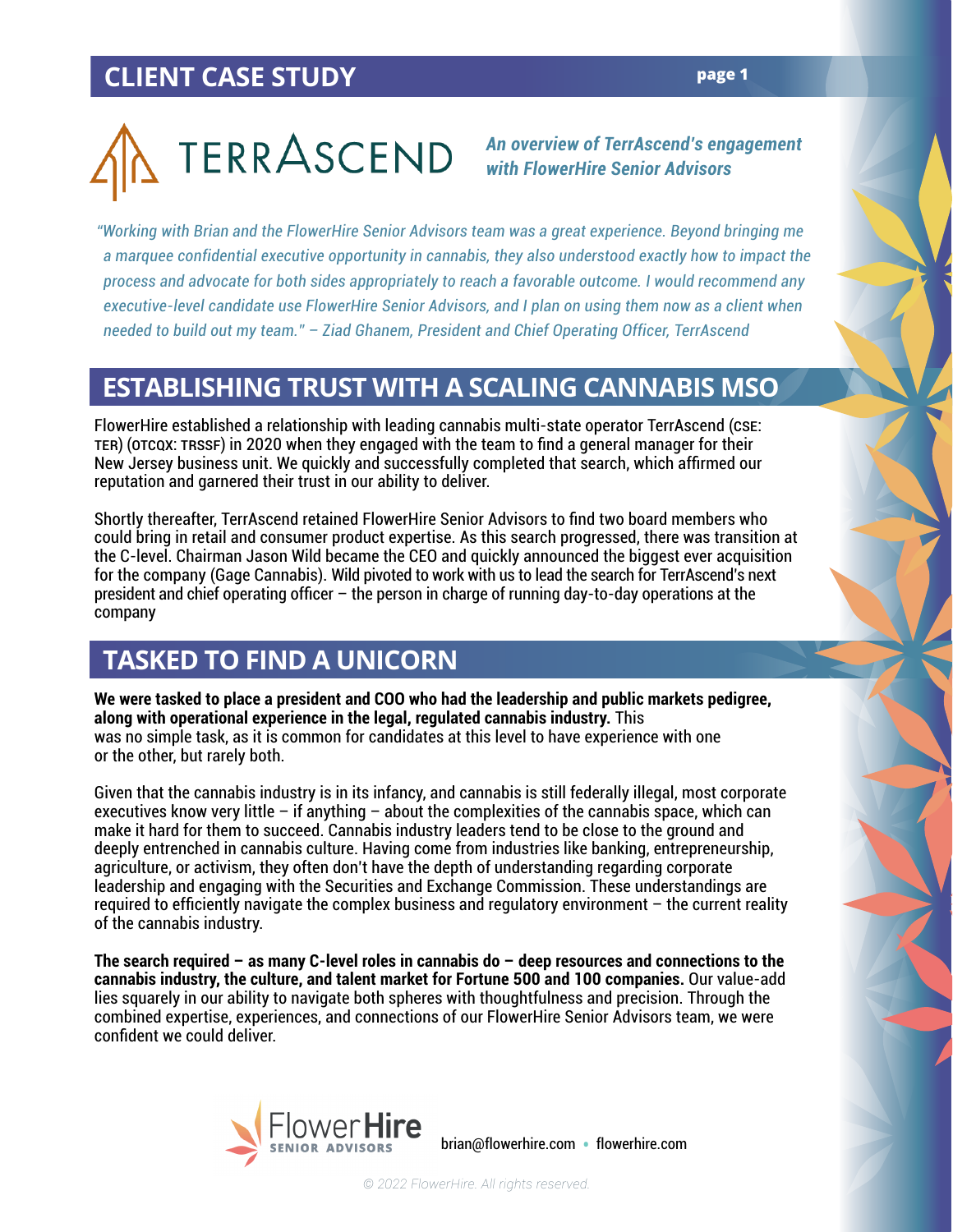# TERRASCEND

#### **OUR HIGH-TOUCH APPROACH**

The search process began with several fact-finding calls with the CEO, other executive team members, and the board of directors. Our strategic intention was to gather visibility into the current operations, culture, and long-term vision for the future of the organization. After multiple in-depth meetings with key stakeholders, we developed a comprehensive job description that detailed the ideal profile required to lead the organization through the next phase of TerrAscend's growth.

Simultaneously, our team conducted initial research and outreach to the marketplace, leveraging our extensive cannabis (and other business channels) networks to gauge interest from potential candidates. On average, we speak with 10 candidates for every 1 we introduce to a client. This process involves extensive email correspondence and phone interviews with potential candidates to determine their fit with the client's needs.

On our weekly touchpoint calls, we review general and specific progress, present initial candidate dossiers, and make strategy adjustments where necessary. For TerrAscend's leadership team, within three weeks we prepared a short list of candidates ready for face-to-face interviews.

The next phase of the process included formal and informal reference checks, and personality evaluations. Mitigating retention risk is an integral part of our process. **Our goal is not simply to place a candidate into an organization, but to ensure that candidate will root, grow, and thrive once they've been planted.**

#### **CANNABIS INDUSTRY DNA FOUND**

After nearly 50 conversations with a diverse range of industry leaders, one individual's combined experience and pedigree landed them at the top of our list. Ziad Ghanem had spent 14 years in cross-functional leadership and innovation at Walgreens. At the time we met him, he was in his first cannabis job(s) at Parallel – a Florida-based, vertically integrated operator – where he led the charge through the COVID pandemic as the Florida state director and was quickly promoted to spearhead all US operations as president.

Ziad was a highly attractive candidate because of his unique combination of Walgreens pedigree and recent cannabis experience. He knew what it looked like to run a major retail and vertical operation at scale, and he had enough cannabis industry experience – he wouldn't face the too-frequent difficult learning curve. Ziad had the requisite balance and experience running startup, high-growth, and transitional organizations – all necessary to function well in this role. **Ziad was that rare unicorn candidate who balanced traditional industry with cannabis knowledge, and he understood how to bring those skills to bear with an opportunity like the one with TerrAscend.**